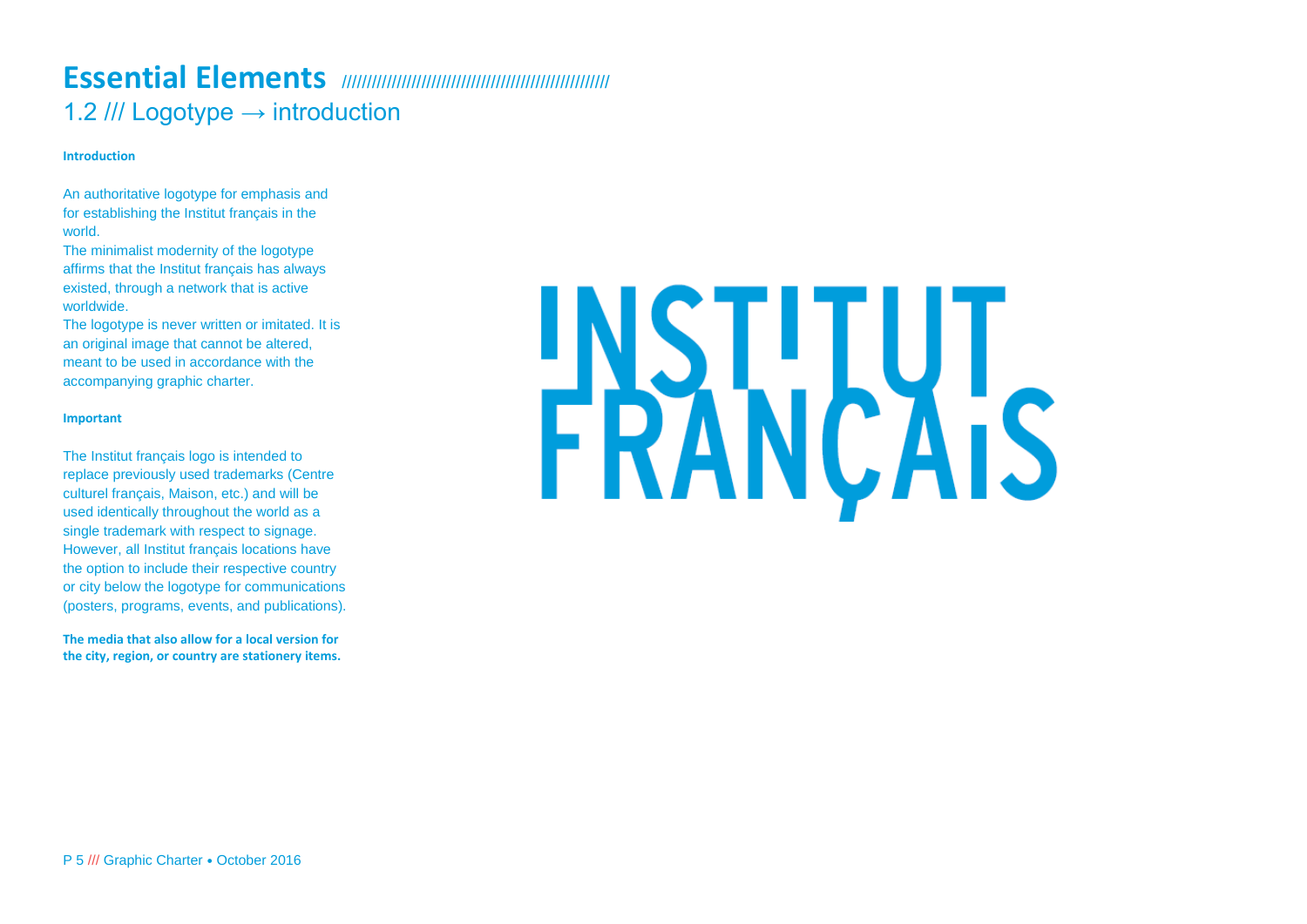### **Essential Elements** ////////////////////////////////////////////////////// 1.3 /// Logotype  $\rightarrow$  construction guidelines and rules for use

The construction of the Institut français logotype is shown to the right. The width of the logo is 5 times the height of the letter "F".

It comprises just one color: Pantone® Process Blue C.

 $5X$  -------- $0.94X$  $\mathbf{x}$ 

It includes a buffer area so that no text or visual elements can hinder its readability. This buffer area is the height of the letter "F". It must be applied at all times.

The minimum size of the logotype is 10 mm when printed and 60 pixels on a screen. Use at a smaller size is prohibited in order to maintain optimal readability.

**Buffer area and minimum size** / / / / / / / / / / / / / / / / / / / / / / / / / / / / / / / / / / / / / / / / / / / / / / / / / / / / / / / / / / / / / / / / / / / / / / /





**Construction guidelines** / / / / / / / / / / / / / / / / / / / / / / / / / / / / / / / / / / / / / / / / / / / / / / / / / / / / / / / / / / / / / / / / / / / / / / / / / / / / / / / / / / /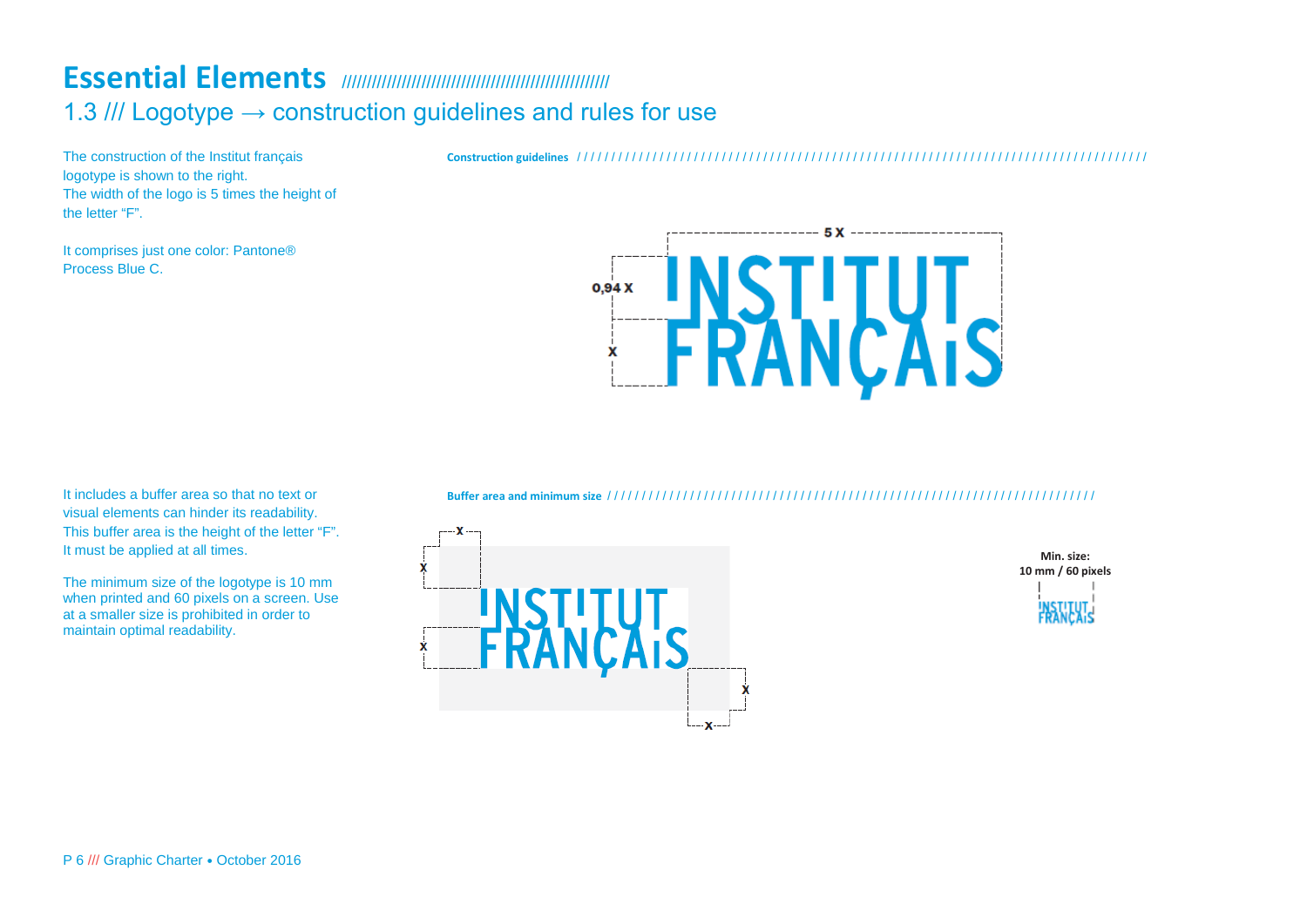### **Essential Elements** ////////////////////////////////////////////////////// 1.4 /// Logotype → colors

The logotype must be used by default in Pantone® Process Blue C (or the CMYK/RGB/Web equivalent).

It may also be used in black or inverted white when required by the medium.

All color information is shown to the right.

**INSTITUT<br>FRANÇAIS** 

**PANTONE<sup>®</sup>** PROCESS BLUE C **CMJN: C100 M8 J0 N5** RVB: R 000 V 138 B 201  $WEB: #008AC9$ 

**INSTITUT<br>FRANÇAIS** 

**PANTONE® PROCESS BLACK CMJN: COMOJON100 RVB: R000 V000 B000** WEB:#000000

CMJN: COMOJONO RVB: R 255 V 255 B 255  $WEB: \# FFFFFF$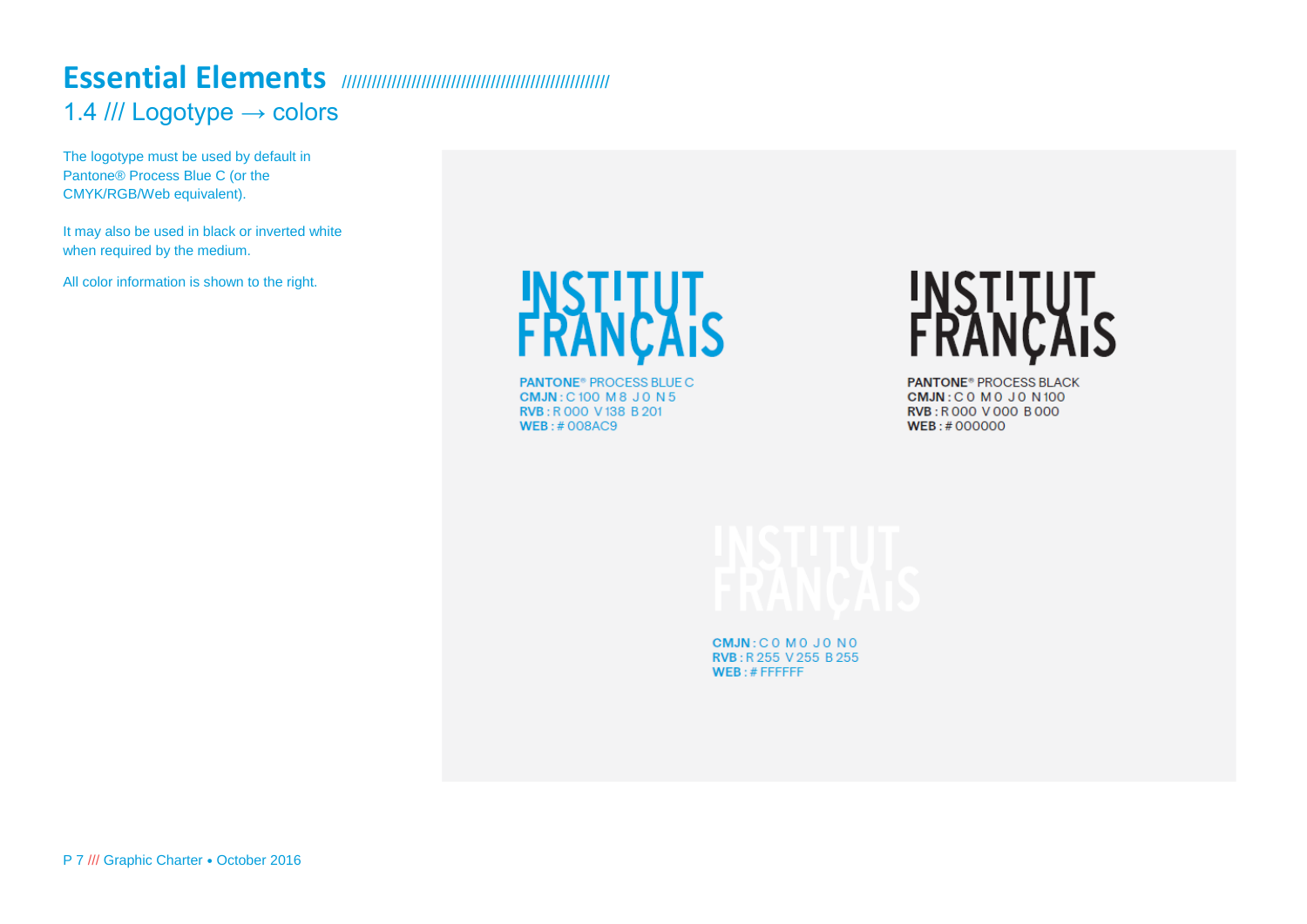### **Essential Elements** ////////////////////////////////////////////////////// 1.5 /// Institutional Logo Block → introduction

The institutional logo block comprises the Institut français logotype and a blue Pantone® Process Blue C box.

This logo block should be used by default on all of our publications. The box promotes immediate recognition and makes the logotype easier to read.

The logotype has a standard position in the box, which cannot be altered.

The rules for building and using it are described in the following pages.

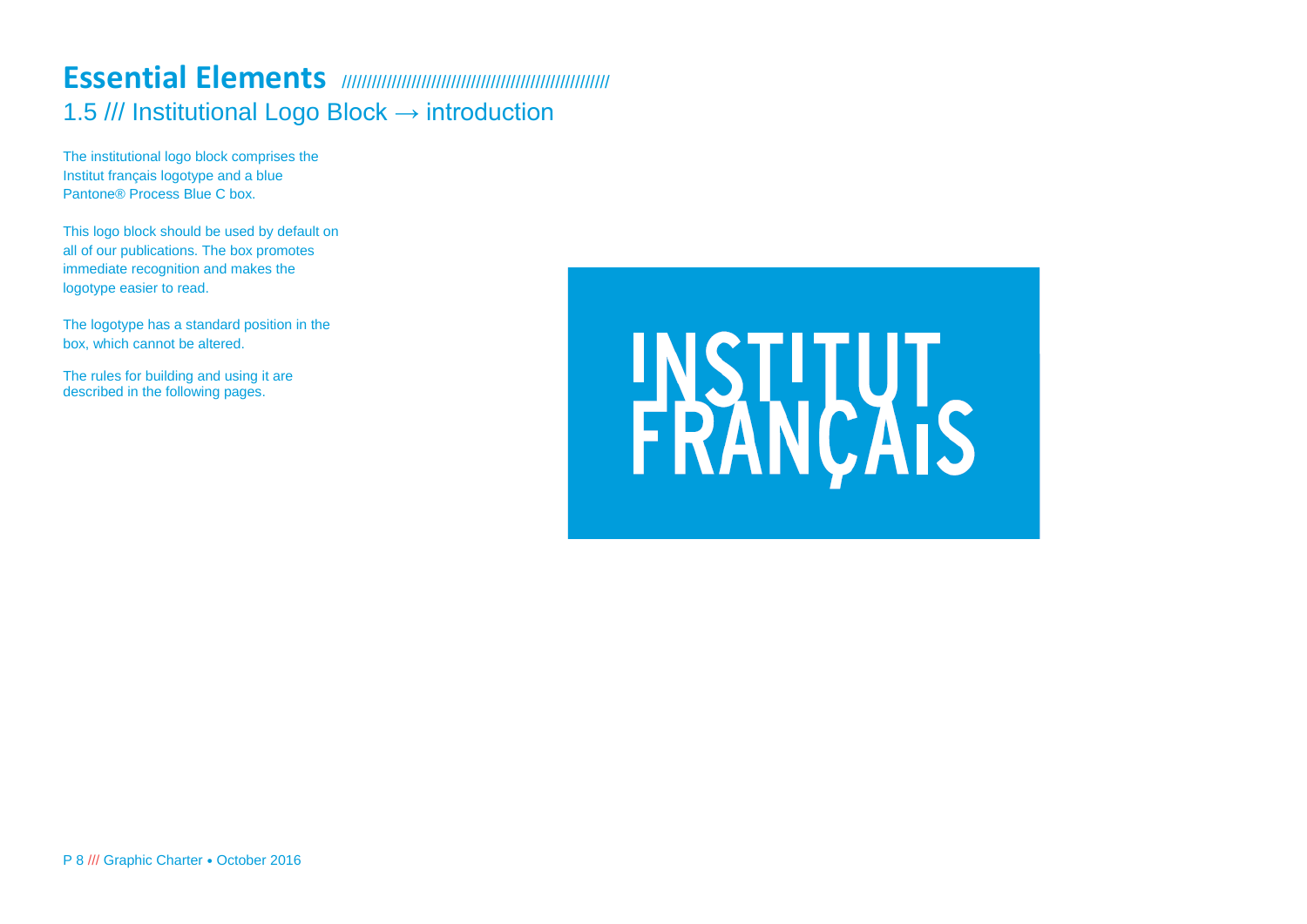# **Essential Elements** //////////////////////////////////////////////////////

1.6 /// Institutional Logo Block → construction guidelines and rules for use

The construction of the institutional logo block is shown to the right. The space surrounding the logotype is 0.9 times the height of the letter "F".

It comprises a Pantone® Process Blue C box and the inverted white logotype.

**Construction guidelines** / / / / / / / / / / / / / / / / / / / / / / / / / / / / / / / / / / / / / / / / / / / / / / / / / / / / / / / / / / / / / / / / / / / / / / / / / / / / / / / / / / / / /



It includes a buffer area so that no text or visual elements can hinder the readability of the logo block.

This buffer area is the height of the letter "F". It must be applied at all times.

The minimum size of the logo block is 14 mm for printing and 85 pixels for a screen. Use at a smaller size is prohibited in order to maintain optimal readability.

**Buffer area and minimum size** / / / / / / / / / / / / / / / / / / / / / / / / / / / / / / / / / / / / / / / / / / / / / / / / / / / / / / / / / / / / / / / / / / / / / / / / / / /



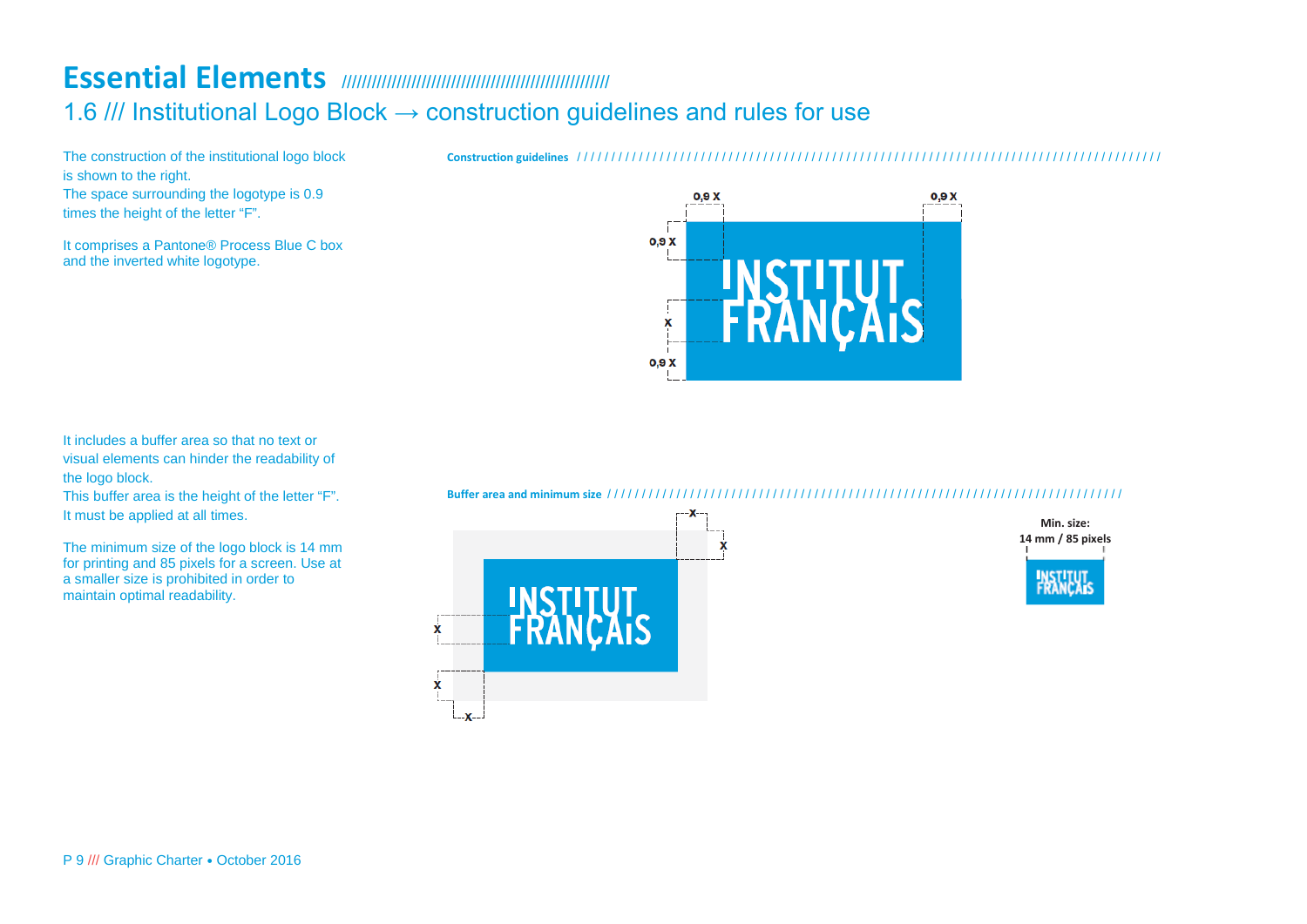### **Essential Elements** ////////////////////////////////////////////////////// 1.7 /// Institutional Logo Block → colors

The institutional logo block must be used by default, using Pantone® Process Blue C (the CMYK/RGB/Web equivalent) with a white or inverted logotype (depending on the background color on which it is applied).

It may also be used in black or inverted white when required by the medium.

All color information is shown to the right.



**PANTONE<sup>®</sup> PROCESS BLUE C CMJN: C100 M8 J0 N5** RVB: R 000 V 138 B 201  $WEB: # OOBAC9$ 

# INSILIUI<br>FRANÇAIS

**PANTONE® PROCESS BLACK CMJN: COMOJON100** RVB: R000 V000 B000  $WEB: #000000$ 

**INSTITUT<br>FRANÇAIS** 

**PANTONE<sup>®</sup> PROCESS BLUE C CMJN: C100 M8 J0 N5** RVB: R000 V138 B201  $WEB: #008AC9$ 

INSTITUT<br>FRANÇAIS

**PANTONE® PROCESS BLACK CMJN: COMOJON100** RVB: R000 V000 B000  $WEB: #000000$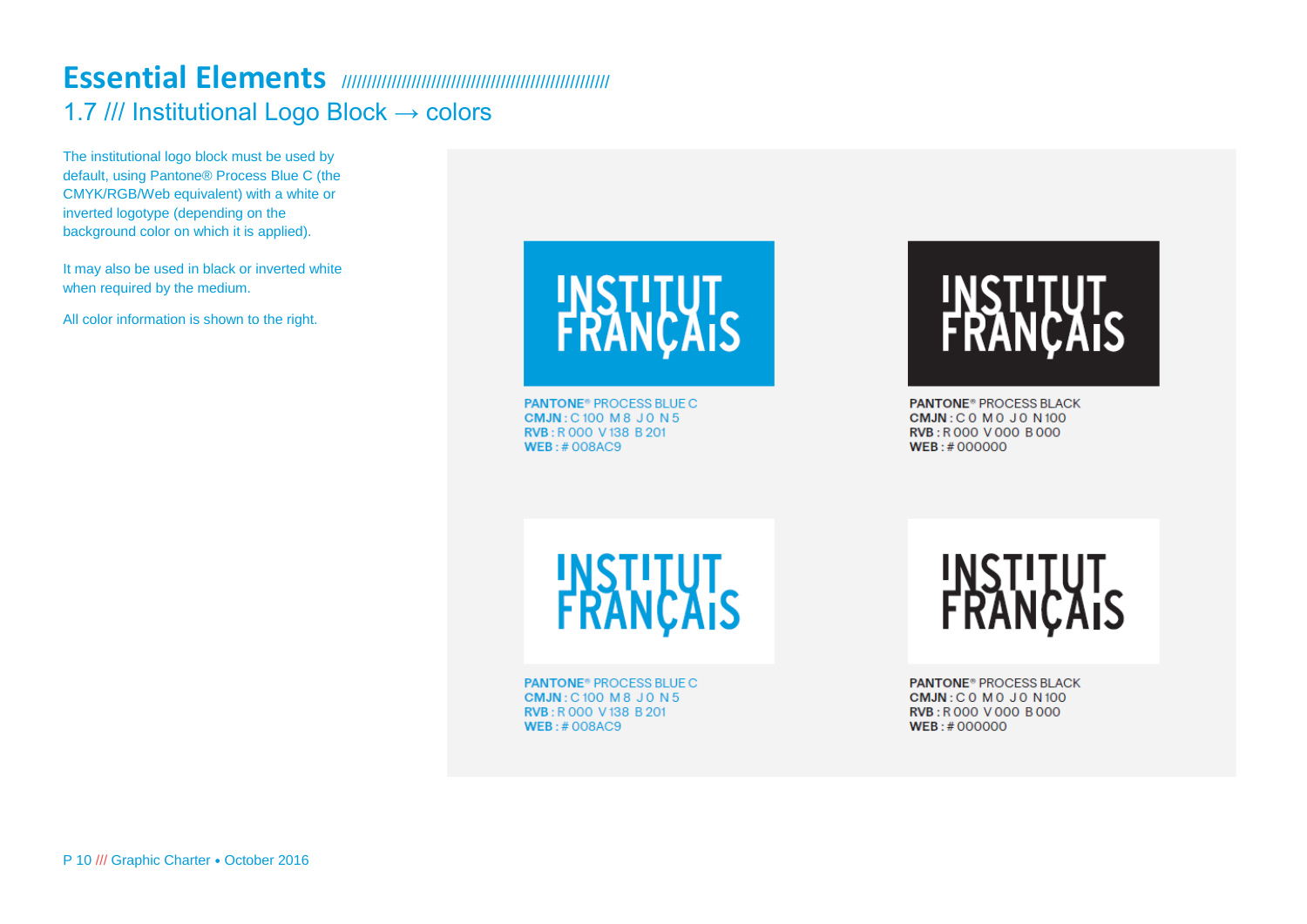### **Essential Elements** ////////////////////////////////////////////////////// 1.8 /// Signature Logo Block → introduction and construction guidelines

The signature logo block is comprised of the "vivre les cultures" signature and the institutional logo block, positioned to the right of "vivre les cultures".

It is in Pantone® Process Blue C and is written in ProtoGrotesk Regular.

Its positioning relative to the box is shown here.

# vivre les cultures



**Construction guidelines** / / / / / / / / / / / / / / / / / / / / / / / / / / / / / / / / / / / / / / / / / / / / / / / / / / / / / / / / / / / / / / / / / / / / / / / / / / / / / / / / / / / / /

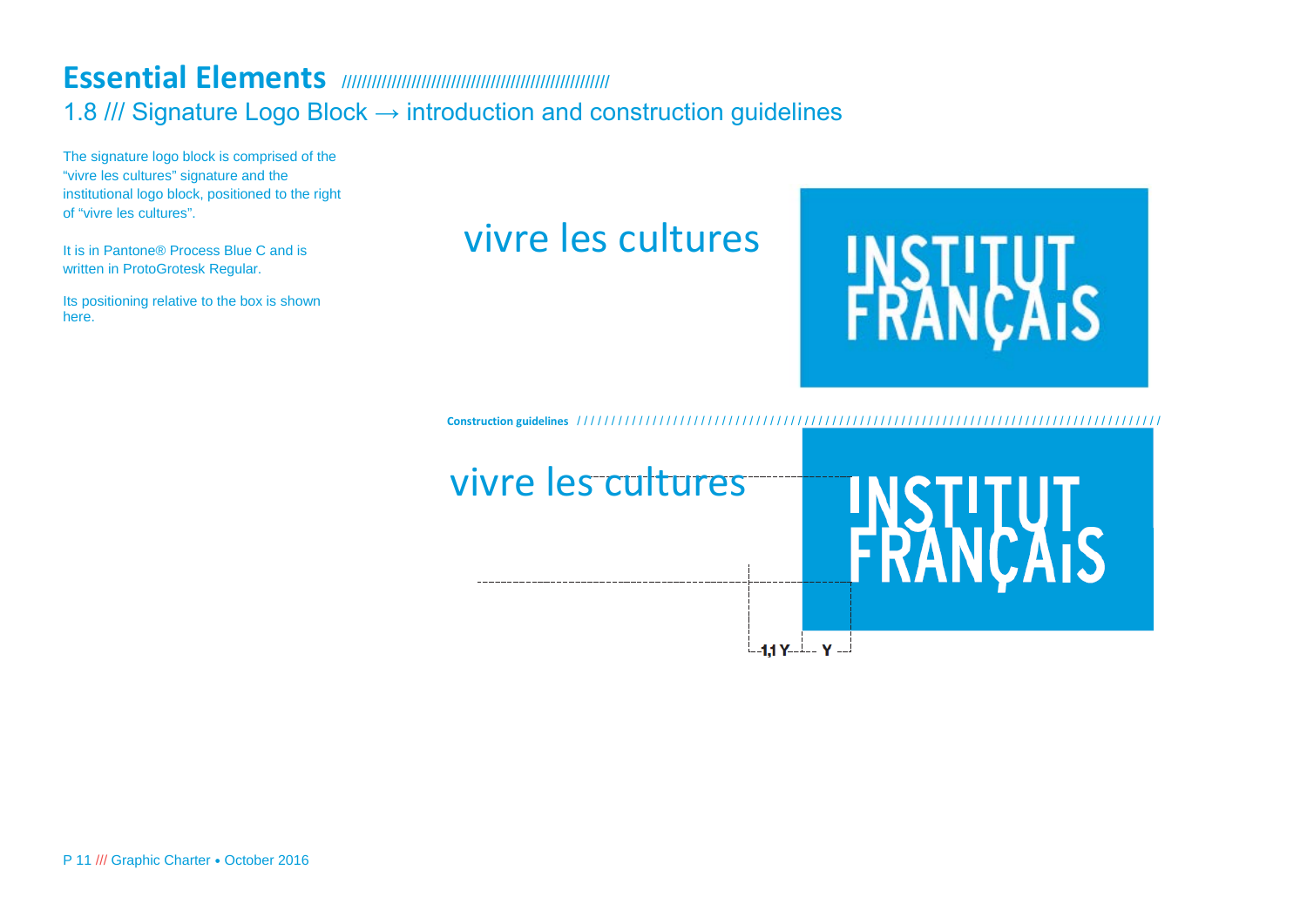# **Essential Elements** ////////////////////////////////////////////////////// 1.9 /// Country Logo Block → introduction and construction guidelines

For Institut français sites located abroad, the country's name may be added.

It is written below the logotype in the ProtoGrotesk Light typeface and can be written on one or a maximum of two lines.

Because the logotype's positioning in the box varies slightly from the institutional logo block, new construction and positioning rules apply. They also include the positioning of the country name.

When a project is associated with the Institut français and the local Institut français, the single, generic logotype should be used.



### **Construction guidelines** / / / / / / / / / / / / / / / / / / / / / / / / / / / / / / / / / / / / / / / / / / / / / / / / / / / / / / / / / / / / / / / / / / / / / / / / / / / / / / / / / / / / /

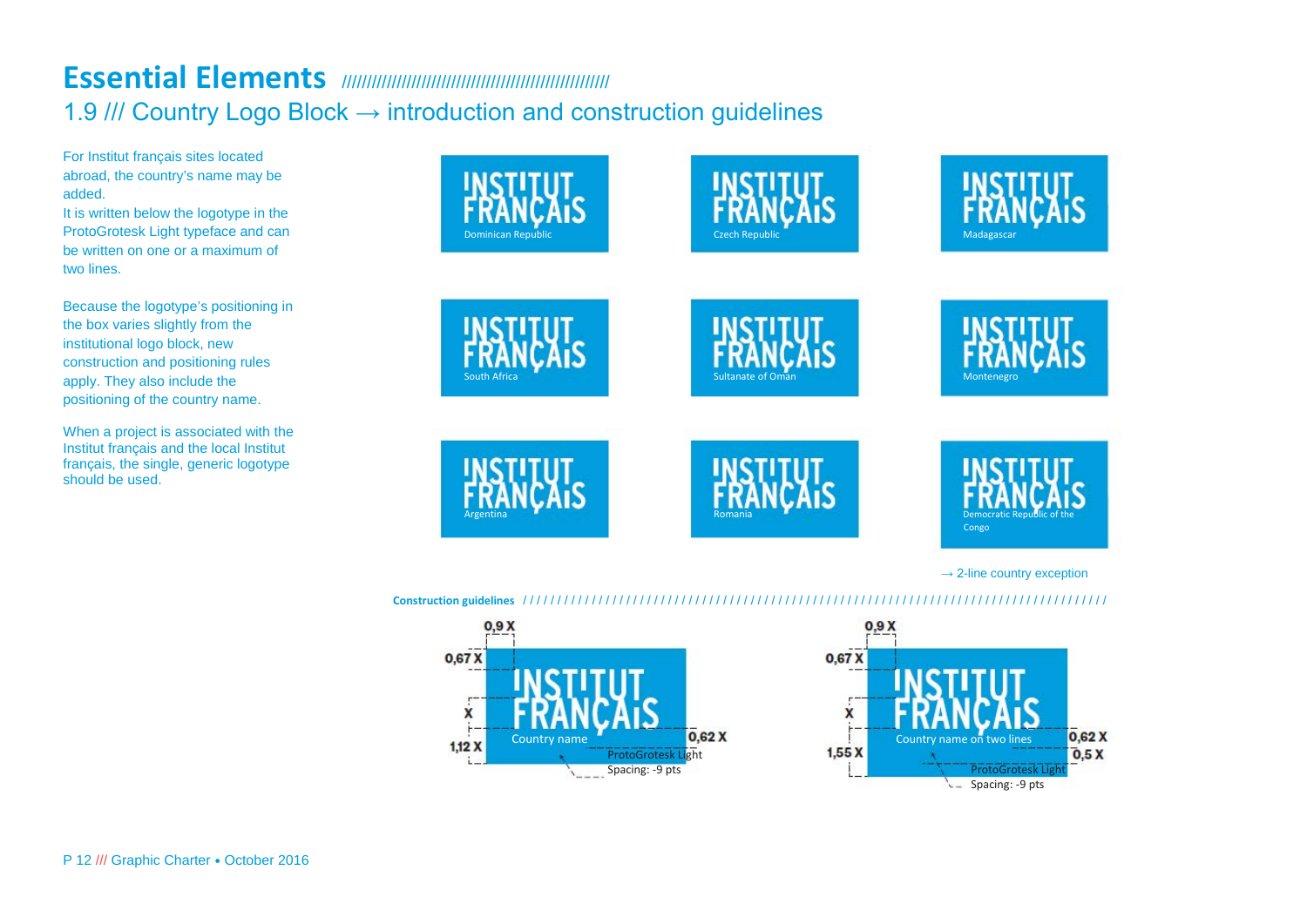# **Essential Elements** ////////////////////////////////////////////////////// 1.10 /// Country Logo Block → on a colored background

The country logo block can be used with inverted colors (white box with the logotype and country name in Pantone® Process Blue C or equivalent) when it is applied on a blue or dark background.

The country logo block can also be used with the signature. The positioning is shown to the right.



### **Country logo block with signature** / / / / / / / / / / / / / / / / / / / / / / / / / / / / / / / / / / / / / / / / / / / / / / / / / / / / / / / / / / / / / / / / / / /

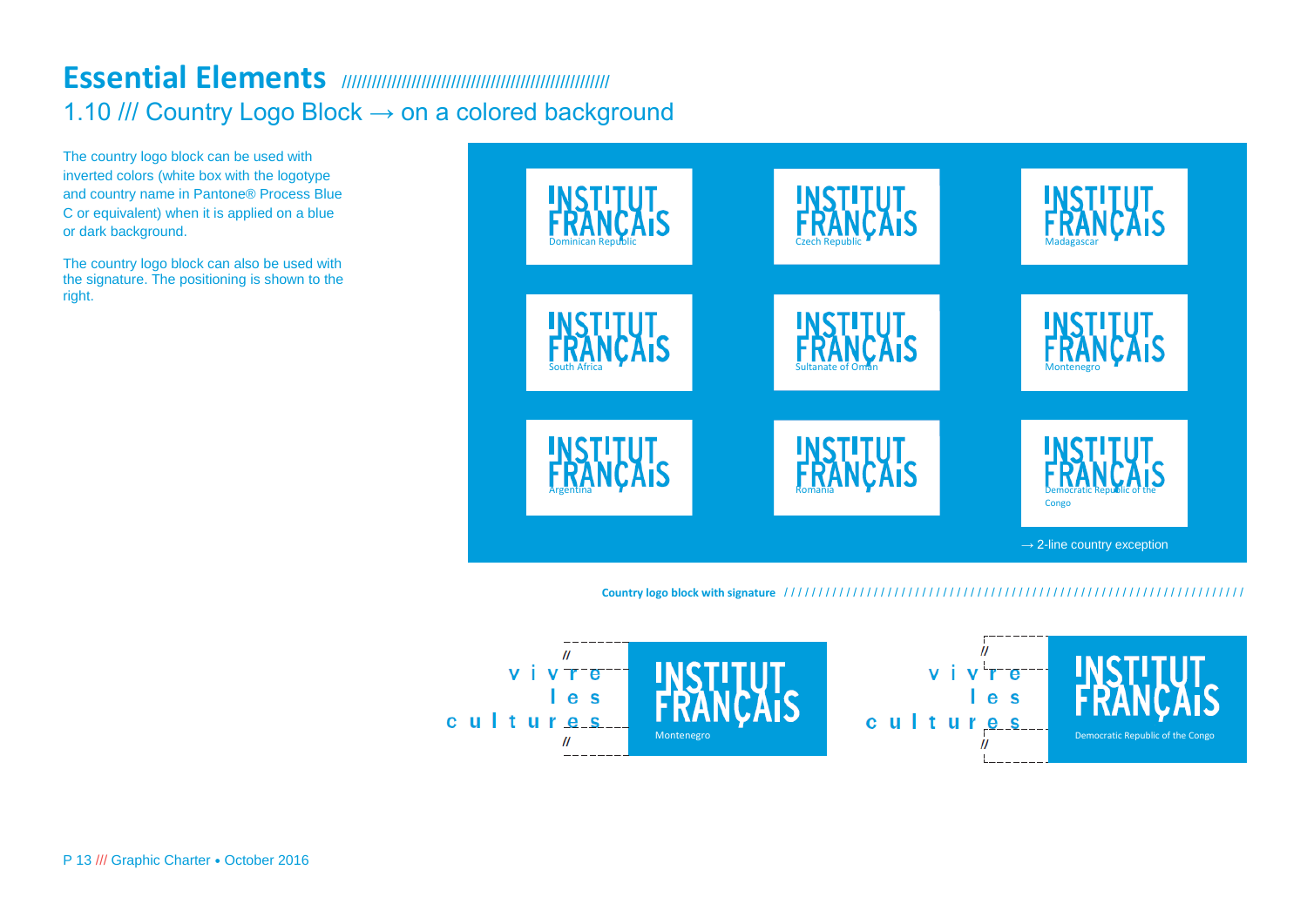## **Essential Elements** ////////////////////////////////////////////////////// 1.12 /// Use on Colored Backgrounds

The logotype and logo block are used by default on a white background or on the institutional blue background.

**Use on institutional and complementary colors** / / / / / / / / / / / / / / / / / / / / / / / / / / / / / / / / / / / / / / / / / / / / / / / / / /